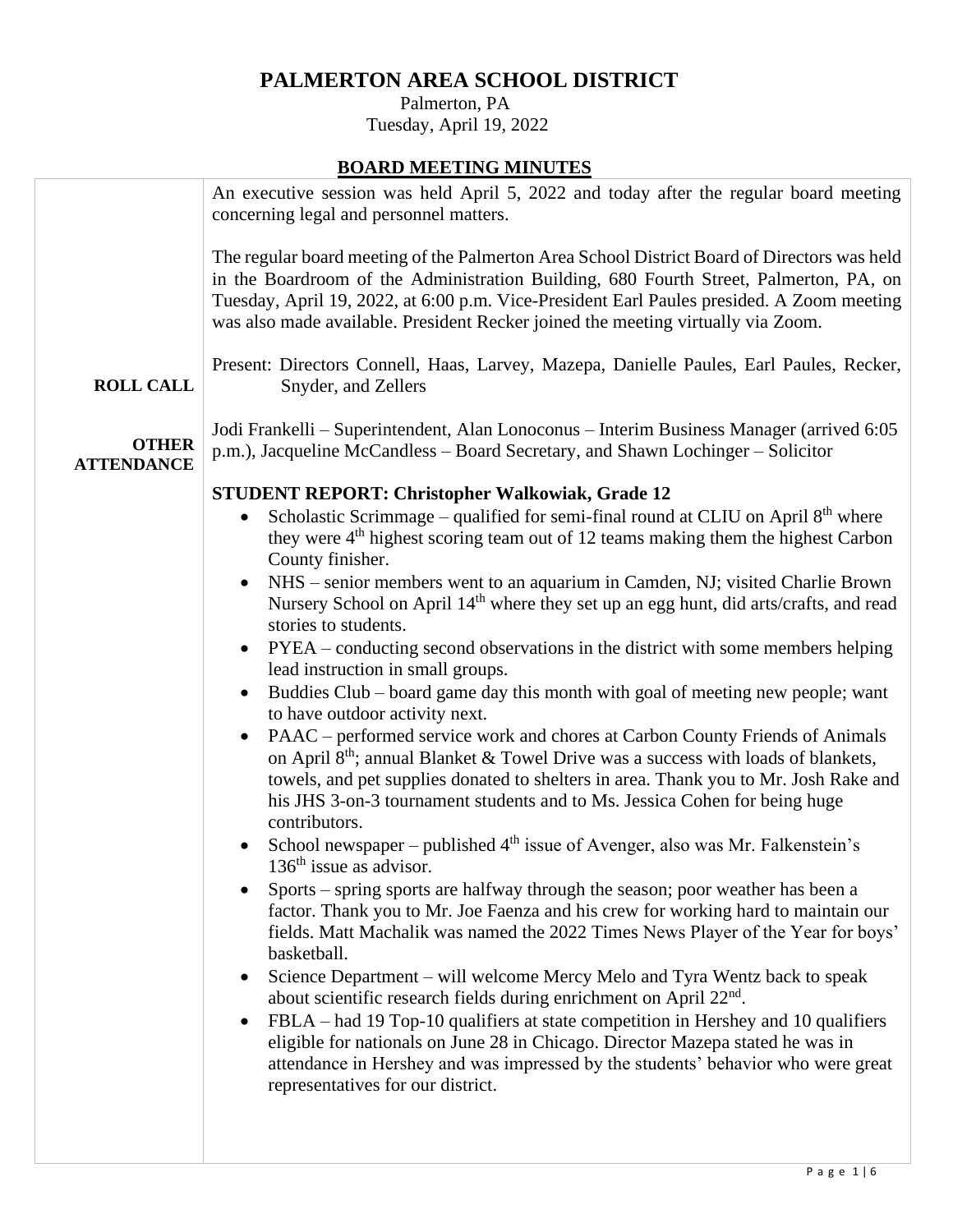#### **SUPERINTENDENT'S REPORT:**

- Congratulations to the Scholastic Scrimmage team and advisor, Mr. Knoll and students Chris Walkowiak, Levi Strohl, Kyle Sebelin, Justin Sebelin, John Schaible, Tyler Hager, Taylor Pengelly, and Logan Connelly
- Congratulations to Grace Heist, senior, one of 25 students chosen across the state, who represented the district at the PA Music Educators Association symposium
- "Success Starts Here" stories continue to be published through PSBA with one on our JHS morning announcements program and the other featuring Isabella Mujevic participating in New York Fashion Week
- Great job to our FBLA students
- Introduced Mr. Kevin Carroll and Mrs. Brianna Carroll who talked about the "What's So Cool About Manufacturing?" competition in which four  $7<sup>th</sup>$  &  $8<sup>th</sup>$  grade students, Jaelynn Bowlin, Sofia DeAngelis, Devlin Moyzan, and Hunter Sell participated in. The project/competition is about getting the students interested in manufacturing jobs by preparing outreach plans, writing scripts, marketing plans, and learning about video editing. The project's video was shown.

## **BUSINESS MANAGER'S REPORT:**

Will have proposed final budget at May  $3<sup>rd</sup>$  workshop with approval at May  $18<sup>th</sup>$ meeting, then inspection period with final adoption on June  $21<sup>st</sup>$ ; have made some reductions since the February presentation and looking at some other ways to reduce numbers in budget

## **BOARD MEMBER REPORTS:**

- Director Larvey LCCC:
	- o Fact Sheet sent out recently, contains enrollment and program data
- Director Zellers PSBA:
	- o 2022 State of Education report released, encouraged others to read it
	- $\circ$  Spring Advocacy Day on April 25<sup>th</sup> on Capitol Hill
	- o Happy to see stories submitted to "Success Starts Here"
- Director Haas Library:
	- o Thanks to Mr. Andrews and Dr. Frankelli on celebrating National Library Week
	- o Non-perishable food donation drive; black-out poetry night for teens; master gardeners hosting training/workshops; stories for infants/toddlers; STEAM Lab May  $14<sup>th</sup>$ ; Book Walk May  $21<sup>st</sup>$ ; summer reading theme is Oceans of Possibilities; see website for all details
- Director Connell CCTI:
	- o SkillsUSA 3rd Place winners: Colby Haydt, for Precision Machine Technology, Haley Kuehner, Marketing, Samantha Nenscel, Graphic Design, and 1st Place winner, Montanna Costenbader, for Marketing, who will move on to the national level of competition in Atlanta, GA, in June

#### **PUBLIC PARTICIPATION:**

• None

**BOARD MEETING MINUTES** Director Larvey moved, seconded by Director Zellers, to approve the board meeting minutes from March 15, 2022.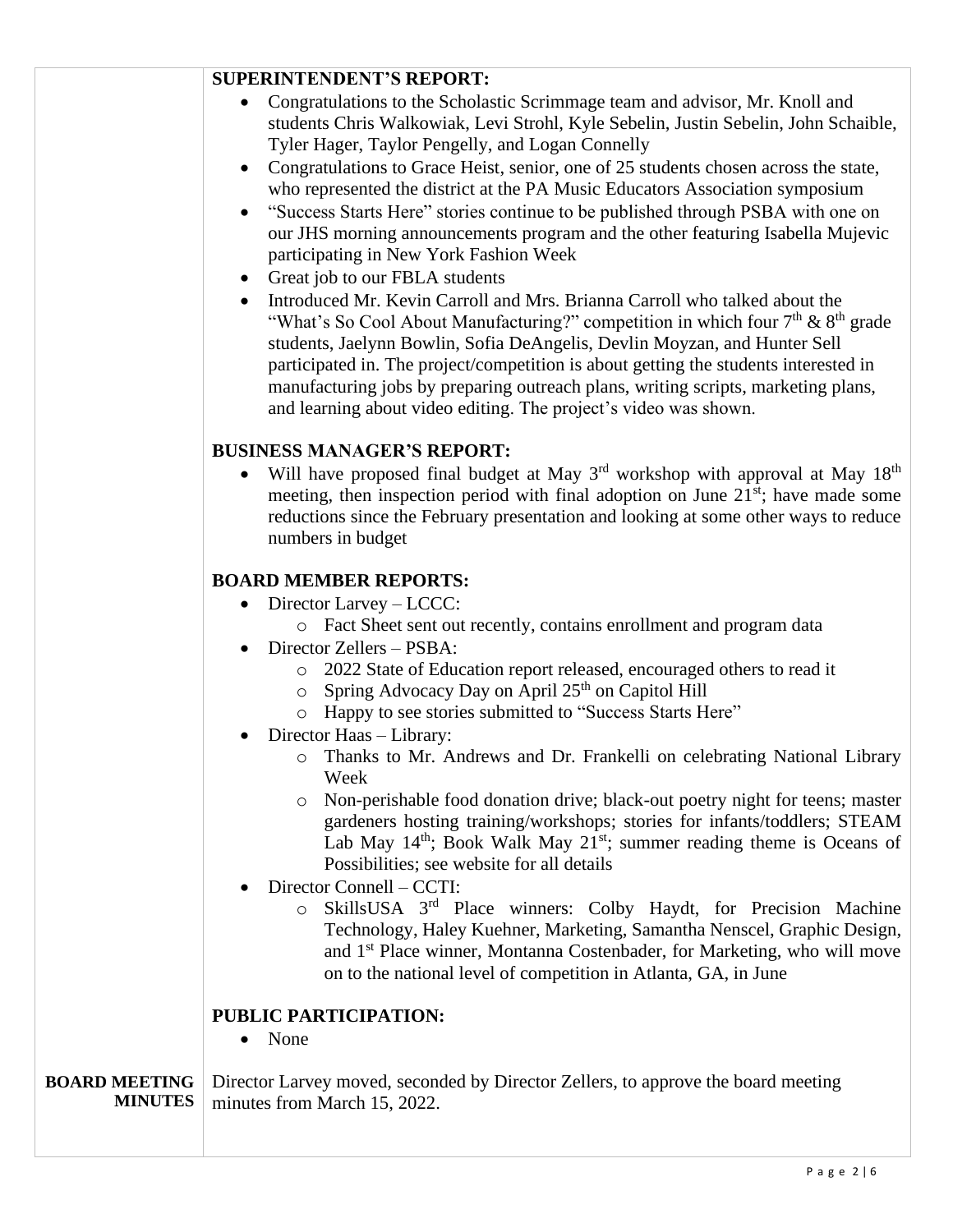|                                                     | Aye Votes: All Directors Present.<br>Nay Votes: None. Motion Carried.                                                                                                                                                                                                  |                                                                        |                    |  |  |
|-----------------------------------------------------|------------------------------------------------------------------------------------------------------------------------------------------------------------------------------------------------------------------------------------------------------------------------|------------------------------------------------------------------------|--------------------|--|--|
| <b>CONSENT</b><br><b>AGENDA</b>                     | Director Haas moved, seconded by Director Connell, to approve the attached consent<br>agenda.                                                                                                                                                                          |                                                                        |                    |  |  |
|                                                     | Aye Votes: All Directors Present.<br>Nay Votes: None. Motion Carried.                                                                                                                                                                                                  |                                                                        |                    |  |  |
|                                                     | <b>CONSENT AGENDA:</b>                                                                                                                                                                                                                                                 |                                                                        |                    |  |  |
| <b>FINANCIAL</b><br><b>REPORTS</b>                  | Approved the Accounts Payable Reports                                                                                                                                                                                                                                  |                                                                        |                    |  |  |
|                                                     | Approved the Treasurer's Reports                                                                                                                                                                                                                                       |                                                                        |                    |  |  |
|                                                     | Approved the Budget Transfers                                                                                                                                                                                                                                          |                                                                        |                    |  |  |
| <b>RETIREMENT</b>                                   | Accepted the retirement of Christine Steigerwalt, Towamensing Elementary Principal,<br>effective June 30, 2022                                                                                                                                                         |                                                                        |                    |  |  |
| <b>STUDENT</b><br><b>COUNCIL</b><br><b>ADVISORS</b> | Approved the following advisors at S.S. Palmer Elementary for the remainder of the 2021-<br>2022 school year effective April 20, 2022:                                                                                                                                 |                                                                        |                    |  |  |
|                                                     | <b>Bronwyn Cseh</b>                                                                                                                                                                                                                                                    | <b>Elementary Student Council Co-Advisor</b>                           | \$263.00 prorated  |  |  |
|                                                     | Ryan Heller                                                                                                                                                                                                                                                            | <b>Elementary Student Council Co-Advisor</b>                           | \$263.00 prorated  |  |  |
|                                                     | Tanya Hess                                                                                                                                                                                                                                                             | <b>Elementary Student Council Co-Advisor</b>                           | $$263.00$ prorated |  |  |
| <b>EXTENDED</b><br><b>SCHOOL YEAR</b><br>(ESY)      | Approved the following staff to work in the Extended School Year (ESY) program from<br>July 5, 2022 through July 28, 2022:                                                                                                                                             |                                                                        |                    |  |  |
|                                                     | Teachers at \$33.00/hour per the PAEA Collective Bargaining Agreement:                                                                                                                                                                                                 |                                                                        |                    |  |  |
|                                                     |                                                                                                                                                                                                                                                                        | Kristen Perdew; Amanda Cappella; Chelsea Wyant                         |                    |  |  |
|                                                     | Speech Therapist at \$33.00/hour per the PAEA Collective Bargaining Agreement:                                                                                                                                                                                         |                                                                        |                    |  |  |
|                                                     | Tammy Hoffman                                                                                                                                                                                                                                                          |                                                                        |                    |  |  |
|                                                     | Instructional Assistants at contractual hourly rate per the PAESPA Agreement:<br>$\bullet$<br>Darlene Dugan; Eileen Long; Jenna McHugh; Christine King<br>Nurse/Health Room Technician at contractual hourly rate per the PAESPA<br><b>Agreement: Michelle Bisbing</b> |                                                                        |                    |  |  |
|                                                     |                                                                                                                                                                                                                                                                        |                                                                        |                    |  |  |
|                                                     |                                                                                                                                                                                                                                                                        |                                                                        |                    |  |  |
| <b>BUS DRIVER</b>                                   | Approved Emma Beal as bus driver for the remainder of the 2021-2022 school year<br>effective April 20, 2022                                                                                                                                                            |                                                                        |                    |  |  |
| <b>UNCOMPENSATED</b><br><b>LEAVES</b>               |                                                                                                                                                                                                                                                                        | Approved the uncompensated leave requests for the following employees: |                    |  |  |
|                                                     | Employee #452                                                                                                                                                                                                                                                          | March 23, 2022 and March 24, 2022                                      |                    |  |  |
|                                                     | Employee #536                                                                                                                                                                                                                                                          | March 3, 2022 and March 10, 2022                                       |                    |  |  |
|                                                     | Employee #574                                                                                                                                                                                                                                                          | April 1, 2022 through April 22, 2022                                   |                    |  |  |
|                                                     | Employee #578                                                                                                                                                                                                                                                          | March 21, 2022 through March 25, 2022                                  |                    |  |  |
|                                                     |                                                                                                                                                                                                                                                                        |                                                                        |                    |  |  |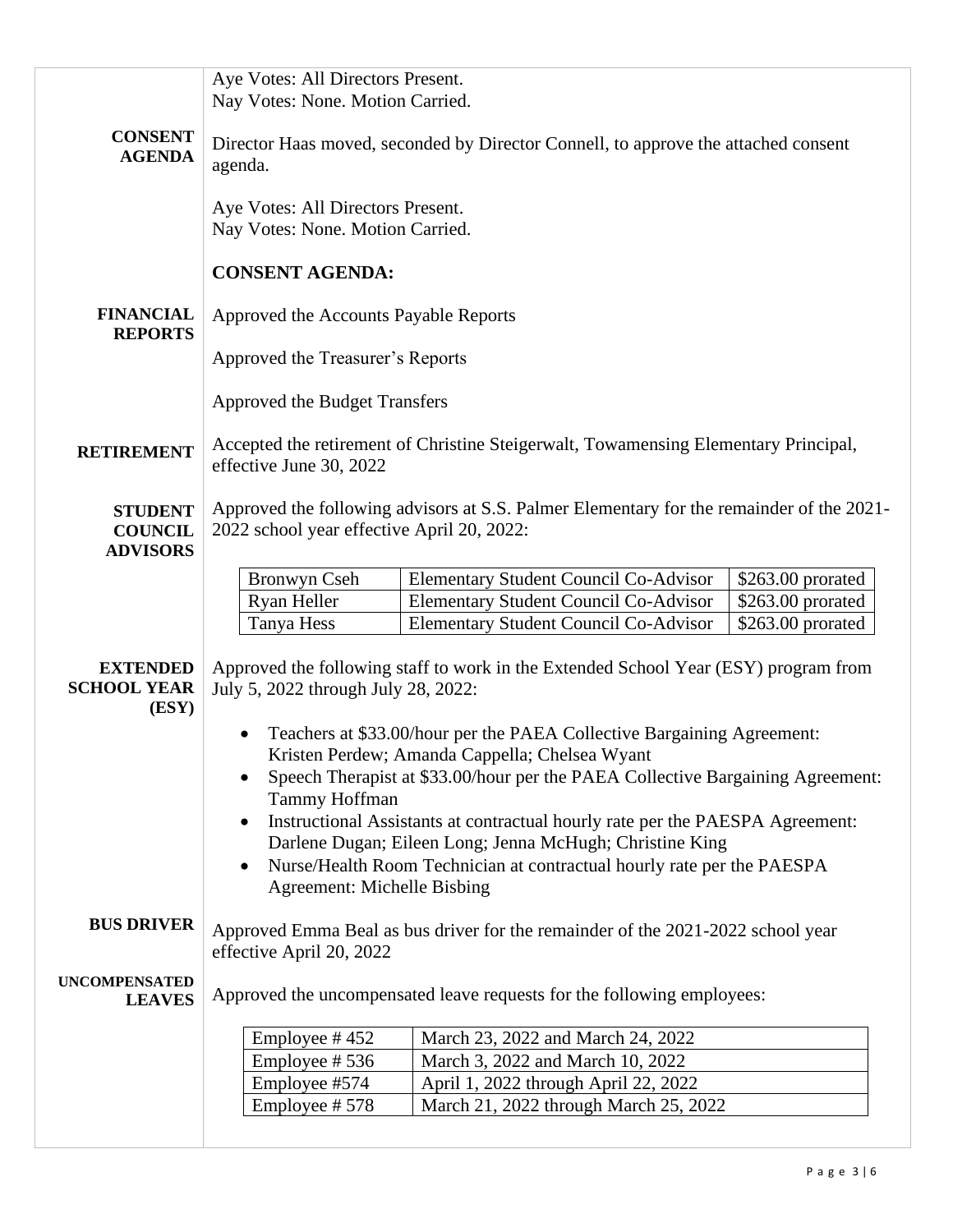| <b>COACH</b><br><b>RESIGNATION &amp;</b><br><b>HIRE</b>                     | Accepted the resignation of Jonathan Perloni as Boys' Soccer Volunteer Assistant Coach<br>for the 2022-2023 school year effective March 21, 2022                                                                                                                                                                                                  |  |  |
|-----------------------------------------------------------------------------|---------------------------------------------------------------------------------------------------------------------------------------------------------------------------------------------------------------------------------------------------------------------------------------------------------------------------------------------------|--|--|
|                                                                             | Approved Jonathan Perloni as Girls' Soccer Assistant Coach for the 2022-2023 school year<br>with a stipend of \$2,743.00 effective April 20, 2022                                                                                                                                                                                                 |  |  |
| <b>RESIGNATION</b>                                                          | Accepted the resignation of Kathi Anderson as Instructional Assistant effective March 30,<br>2022                                                                                                                                                                                                                                                 |  |  |
| <b>TUITION</b><br><b>REIMBURSEMENT</b>                                      | Approved tuition reimbursements                                                                                                                                                                                                                                                                                                                   |  |  |
| <b>2022-23 SCHOOL</b><br><b>CALENDAR</b>                                    | Approved the 2022-2023 school district calendar                                                                                                                                                                                                                                                                                                   |  |  |
| <b>NSA</b><br><b>AGREEMENT</b>                                              | Approved the Education Partnership Agreement with National Security Agency/Central<br>Security Service from March 1, 2022 through March 30, 2027 at no cost to the district                                                                                                                                                                       |  |  |
| <b>CLIU FACILITIES</b><br><b>PLAN</b>                                       | Approved the 2022-2023 CLIU #21 Facilities Plan Recommendation                                                                                                                                                                                                                                                                                    |  |  |
| <b>ST. LUKE'S</b><br><b>BEHAVIORAL</b><br><b>HEALTH</b><br><b>AGREEMENT</b> | Approved the Services Agreement with St. Luke's Physician Group, Inc., for behavioral<br>health services beginning May 1, 2022 through April 20, 2023 with an automatic renewal<br>for successive additional one (1) year terms                                                                                                                   |  |  |
| <b>PEDIATRIC</b><br><b>THERAPEUTIC</b><br><b>SERVICES</b>                   | Approved the Therapy Services Agreement with Pediatric Therapeutic Services, Inc., from<br>July 1, 2022 through June 30, 2025                                                                                                                                                                                                                     |  |  |
| <b>PATHSTONE</b><br><b>MOU</b>                                              | Approved the Memorandum of Understanding with PathStone from April 20, 2022 through<br>April 20, 2023                                                                                                                                                                                                                                             |  |  |
| <b>BUS ROUTE</b><br><b>UPDATE</b>                                           | Approved retroactively the updated bus route of #17 AM and #17 PM Elementary effective<br>March 23, 2022                                                                                                                                                                                                                                          |  |  |
| <b>ALICE RESPONSE</b><br><b>TRAINING</b>                                    | Approved the ALICE Active Shooter Response Training on June 20, 2022 and June 21,<br>2022 at Berks County Intermediate Unit in Reading, PA at a cost not to exceed \$4,180.00<br>for the following participants:<br>David Sodl                                                                                                                    |  |  |
|                                                                             | Joseph Faenza                                                                                                                                                                                                                                                                                                                                     |  |  |
|                                                                             | <b>Brian Conte (KRE Security)</b>                                                                                                                                                                                                                                                                                                                 |  |  |
|                                                                             | Jamel Richards (KRE Security)<br>Mark Thomas (KRE Security)                                                                                                                                                                                                                                                                                       |  |  |
| <b>PASA</b><br><b>CONFERENCE</b>                                            | Approved Jodi Frankelli to attend the PASA Women's Caucus Annual Spring Conference<br>in Hershey, PA on May 23, 2022 and May 24, 2022 at a cost not to exceed \$611.00                                                                                                                                                                            |  |  |
| PA EDUC.<br><b>LEADERSHIP</b><br><b>SUMMIT</b>                              | Approved Ralph Andrews to attend the PA Educational Leadership Summit in Lancaster,<br>PA on August 8, 2022 and August 9, 2022 at a cost not to exceed \$671.00                                                                                                                                                                                   |  |  |
| <b>FIELD TRIP TO</b><br><b>PMEA</b>                                         | Approved retroactively the field trip request to attend the Pennsylvania Music Educators<br>Association All-State Festival & Annual Conference at Kalahari Resort & Convention<br>Center, Pocono Manor, PA on April 7, 2022 through April 9, 2022 at a cost of \$803.68 with<br>\$110.00 covered by the Palmerton Area Music Parents' Association |  |  |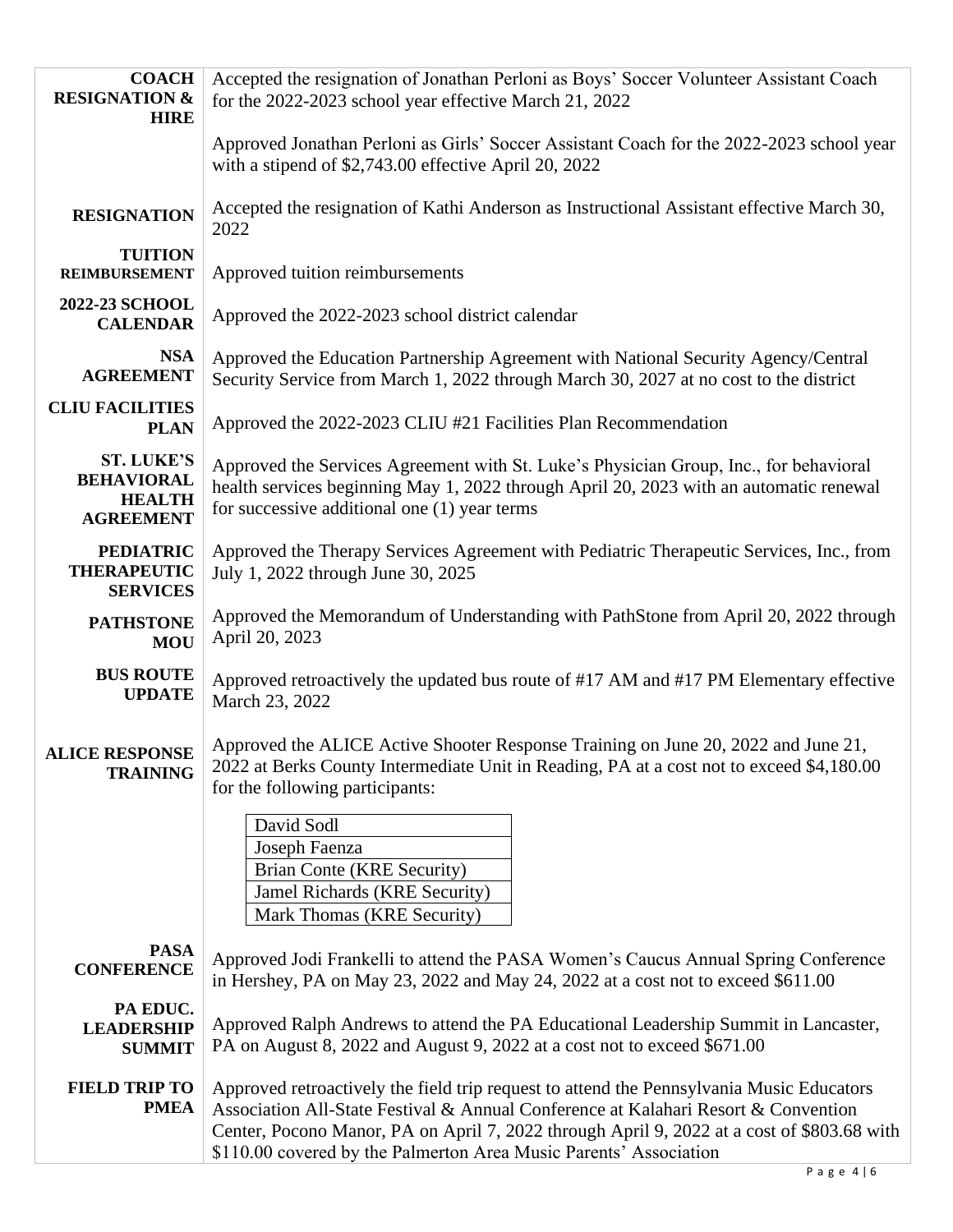| <b>METZ</b><br><b>AMUSEMENTS</b><br><b>RENTAL</b>                         | Approved the rental agreement with Metz Amusements and Concessions, LLC, for Spring<br>Day on May 25, 2022 at a cost of \$2,104.70 from the High School Student Council activity<br>fund                                                                                                                                                                                                                                                                                            |  |
|---------------------------------------------------------------------------|-------------------------------------------------------------------------------------------------------------------------------------------------------------------------------------------------------------------------------------------------------------------------------------------------------------------------------------------------------------------------------------------------------------------------------------------------------------------------------------|--|
| <b>DONATIONS</b>                                                          | Accepted the donation from Bowmanstown Rod & Gun Club in the amount of $$2,200.00$<br>into the general fund                                                                                                                                                                                                                                                                                                                                                                         |  |
|                                                                           | Accepted the following donations to the athletics general fund in memory of Richard<br>Radler:                                                                                                                                                                                                                                                                                                                                                                                      |  |
|                                                                           | Linda Shupp, Faye Nicholas, Judy Pudleiner, Gail Day, Michele Altemose, Kelli<br>$\bullet$<br>George, Diane Getz, and their families - \$100.00 total<br>Pencor Services - \$100.00<br>$\bullet$<br>Edward T. Smith - \$50.00<br>$\bullet$<br>Daniel Campbell, Jr. - \$50.00<br>$\bullet$<br>Willard & Anna Strohl - \$50.00<br>$\bullet$<br>Sandra Edwish & Lester Miller - \$25.00<br>Richard & Darlene Nothstein - \$25.00<br>$\bullet$<br>Shirley Radler - \$25.00<br>$\bullet$ |  |
| $2nd$ READINGS $\&$<br><b>ADOPTION</b><br><b>POLICIES 340-824-</b><br>907 | Approved the second reading and adoption of the following policies:<br>1) Policy #340 Responsibility for Student Welfare<br>2) Policy #824 Maintaining Professional Adult/Student Boundaries<br>3) Policy #907 School Visitors                                                                                                                                                                                                                                                      |  |
|                                                                           | <b>END OF CONSENT AGENDA</b>                                                                                                                                                                                                                                                                                                                                                                                                                                                        |  |
| SHEDS AT 7TH<br><b>STREET FIELD</b>                                       | Director Haas moved, seconded by Director Snyder, to approve the purchase of a 24' x 28'<br>two-car garage and a 10' x 12' mini-barn from Kramer Sheds for placement at the Seventh<br>Street field at a cost of \$20,303.00.                                                                                                                                                                                                                                                       |  |
|                                                                           | Aye Votes: All Directors Present.<br>Nay Votes: None. Motion Carried.                                                                                                                                                                                                                                                                                                                                                                                                               |  |
| <b>BID FOR DEMO</b><br>OF FIELD HOUSE                                     | Director Zellers moved, seconded by Director Connell, to award the bid for the demolition<br>of the Seventh Street field house to Environmental Restoration, Inc. at a cost of \$21,190.00.                                                                                                                                                                                                                                                                                         |  |
|                                                                           | Aye Votes: All Directors Present.<br>Nay Votes: None. Motion Carried.                                                                                                                                                                                                                                                                                                                                                                                                               |  |
| <b>FBLA BUDGET</b><br><b>INCREASE</b>                                     | Director Mazepa moved, seconded by Director Haas, to increase the annual budget for the<br>Future Business Leaders of America Club from \$8,000.00 to \$11,000.00 per year beginning<br>with the 2022-2023 school year.                                                                                                                                                                                                                                                             |  |
|                                                                           | Aye Votes: All Directors Present.<br>Nay Votes: None. Motion Carried.                                                                                                                                                                                                                                                                                                                                                                                                               |  |
|                                                                           | <b>PUBLIC PARTICIPATION:</b><br>None<br>٠                                                                                                                                                                                                                                                                                                                                                                                                                                           |  |